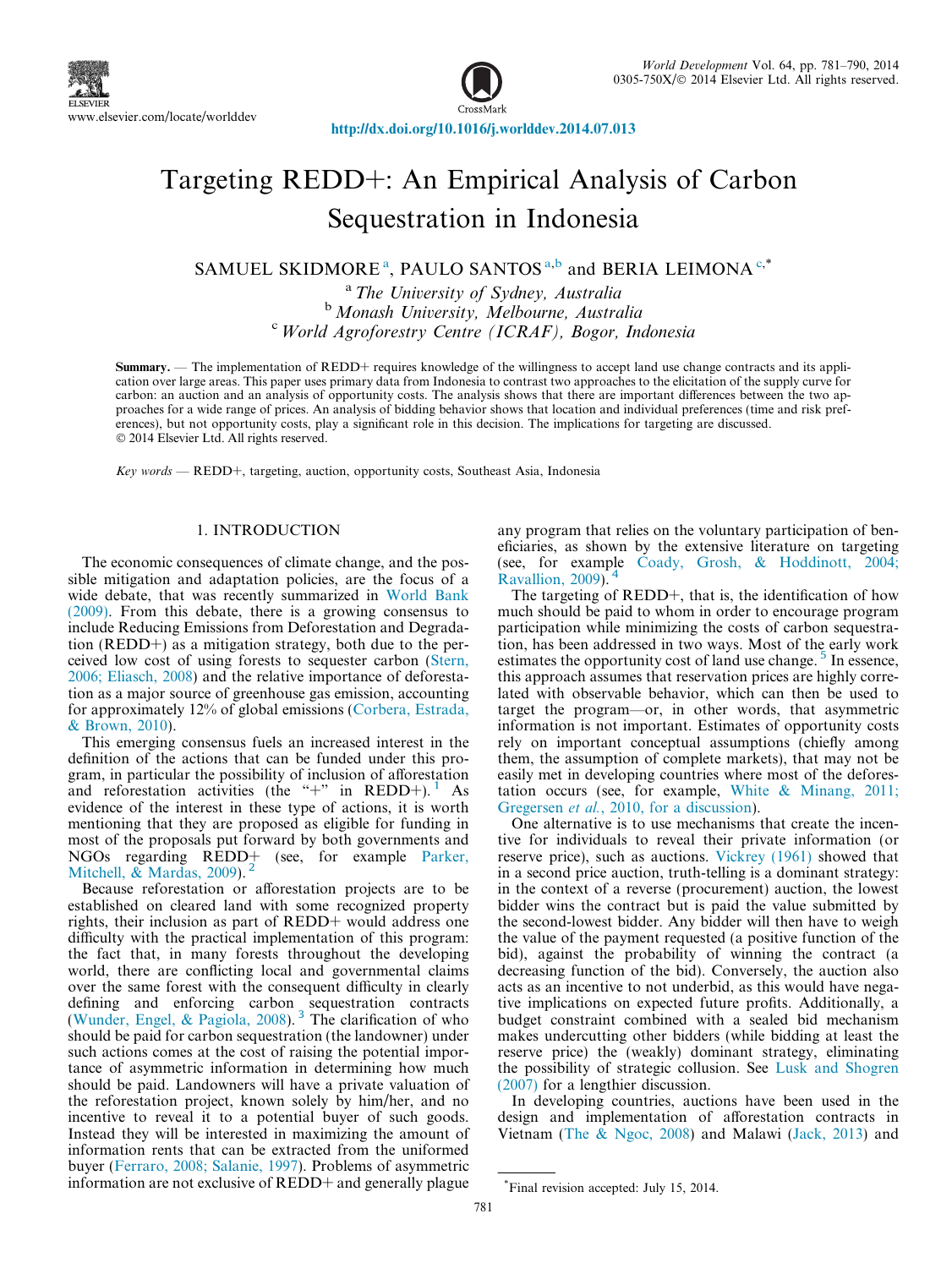of contracts for soil conservation in Sumatra, Indonesia ([Jack,](#page-8-0) [Leimona, & Ferraro, 2009\)](#page-8-0). [Ajayi, Jack, and Leimona \(2012\)](#page-8-0) provides a discussion of some of the lessons learned with these experiences.<sup>6</sup>

Despite their theoretical advantages and the growing experience with their use in the field, auctions are time consuming and expensive to implement, raising questions about the feasibility of basing the implementation of REDD+ on its generalized use. If the willingness to accept such contracts, as elicited through an auction, does not differ significantly from the values obtained through simpler approaches, such as those based on the estimation of opportunity costs (in particular if they can be approximated by easily available secondary data, as in the "minimum data" approach suggested by [Antle &](#page-8-0) [Valdivia \(2006\)](#page-8-0) and [Antle, Diagana, Stoorvogel, & Valdivia](#page-8-0) [\(2010\)\)](#page-8-0), the use of the latter could be justified by their relatively lower cost.

We contribute to this discussion by comparing these two approaches using data from two locations in Central Sumatra. Through a detailed household survey, that paid special attention to the collection of information on the costs and returns associated with current land use (namely, rubber monoculture), we are able to estimate the opportunity costs of any change in land use, which can be compared with household decisions in an experimental auction that was designed to directly elicit willingness to accept land use change contracts. The remaining sections of this paper proceed as follows. The next section presents the data we use and is followed, in Section 3 by an analysis of the supply curve elicited through the different approaches. Although average values of bids and estimates opportunity costs are not statistically different, the supply curves associated with each approach differ for a wide range of prices.

In Section 4 we analyze the determinants of bidding behavior. This analysis further confirms the lack of relation between the estimates of opportunity costs and bids, and suggests that only spatial heterogeneity and behavioral preferences toward risk and time play a significant role in explaining these decisions. We conclude in Section 5 with a discussion of the implications of this work for the targeting of the REDD+ program. In particular, we suggest that, if the importance of unobservable preferences is confirmed in other settings, auctions may be cost-effective ways of implementing REDD+, given that they are a mechanism that accounts directly for such preferences (through bids), providing a way for low-cost bidders to selfselect into the program.

## 2. CONTEXT AND DATA

The data used in this article were collected by the first author in Senamat Ulu and Tebing Tinggi, two villages in the Province of Jambi, Central Sumatra, Indonesia. The two villages were chosen due to their location in areas where local farmers have been encroaching into the native forest, with large and small tracts of forest replaced by palm oil, coffee and, particularly, monoculture rubber plantation. The reduction in carbon storage due to these changes in land use is important: native forest is estimated to store approximately 300 tonnes of carbon per hectare, more than six times the amount stored by rubber plantations [\(Swallow](#page-8-0) et al., [2007\)](#page-8-0). <sup>7</sup> However, there are differences between the two sites, with one of them (Tebing Tinggi) located 50 km closer to the regional center (Muara Bungo) than the other. We expected that difference, in a context of high transportation costs such as Central Sumatra, to have profound consequences for livelihood choices and, consequently, for the potential interest in a REDD+ scheme.

The data, collected with the objective of understanding the willingness to accept contracts that promote reforestation, fall into three categories: socioeconomic variables (collected through a survey of household heads), preferences toward risk and time (collected through artefactual field experiments, in the classification of Harrison  $\&$  List (2004)), and willingness to accept for reforestation contracts (collected through an experimental auction).

[Table 1](#page-2-0) presents some descriptive statistics of the variables for which we collected information, both with respect to household and household heads (namely assets and economic activities, but also behavioral preferences) and the rubber plots that were brought to the auction (paying particular attention to costs and returns, but also including the bid submitted at the auction). Given the likely differences between the two sites, these data are presented first for the entire sample and then by village. As shown in the last two columns, there are not many statistically significant differences between the two villages—the exception being the higher prevalence of formal rights to land in Tebing Tinggi ( $p$ -value = 0.03). This is confirmed by a Hotelling  $T^2$  tests of equality of joint distribution of the variables in each panel (Household variables:  $T^2 = 15.81$ ,  $p > F_{(11,49)} =$ 0.32; Auctioned plots (excluding bids):  $T^2 = 22.61$ ,  $p > F_{(13,48)} = 0.20$ . It seems then that, with the exception of distance from the closest regional center, there are not many important differences between these two locations.

It is possible, with the information collected through the household survey, to estimate the profits of rubber monoculture (as this is the use of the plots brought to the experimental auction). Profits were calculated by subtracting all intermediate input costs (seedlings, fertilizer, and pesticides) and labor costs (including costs with both hired and household labor, valued at the local wage rate of 30,000 IDR/day) from revenues. The distribution of the estimated profits of rubber monoculture (in US\$/ha) is presented in [Figure 1](#page-2-0).<sup>8</sup> As shown in [Table 1](#page-2-0), there are differences between the two villages, with profits in Tebing Tinggi being 38% higher than in Senamat Ulu, but this difference is not statistically significant ( $p$ -value = 0.45).

Household heads were also asked to participate in an artefactual field experiment designed to elicit time and risk preferences. The risk preference experiment involved a choice between lotteries with different expected payoffs and different variances, as in the approach pioneered by [Holt and Laury](#page-8-0) [\(2002\).](#page-8-0) Varying numbers of red and blue tickets were combined in a lottery, and associated with different payoffs depending on which option the individual selected for that round, as shown in [Table 2.](#page-3-0) These combinations were designed so that risk neutral individuals would switch between option A and option B at the fifth choice. In order to minimize the possibility that the choices would not correspond to their preferences, each participant was informed that one of the choices would be randomly selected ex post to determine the amount of winnings each individual would receive from the game. The expected payoff was IDR 20,000 (or 2/3 of the local daily rural wage).

The degree of risk aversion was then estimated by observing when (if ever) did the respondents change their selection from option A to option B and counting the associated number of safe choices, where a safe choice is defined as one in which the expected value of the option chosen was greater than the expected value of the alternative option. The distribution of risk preferences is presented in the last column of [Table 2](#page-3-0), while some summary statistics were already presented in [Table 1](#page-2-0). Our data show that the distribution of preferences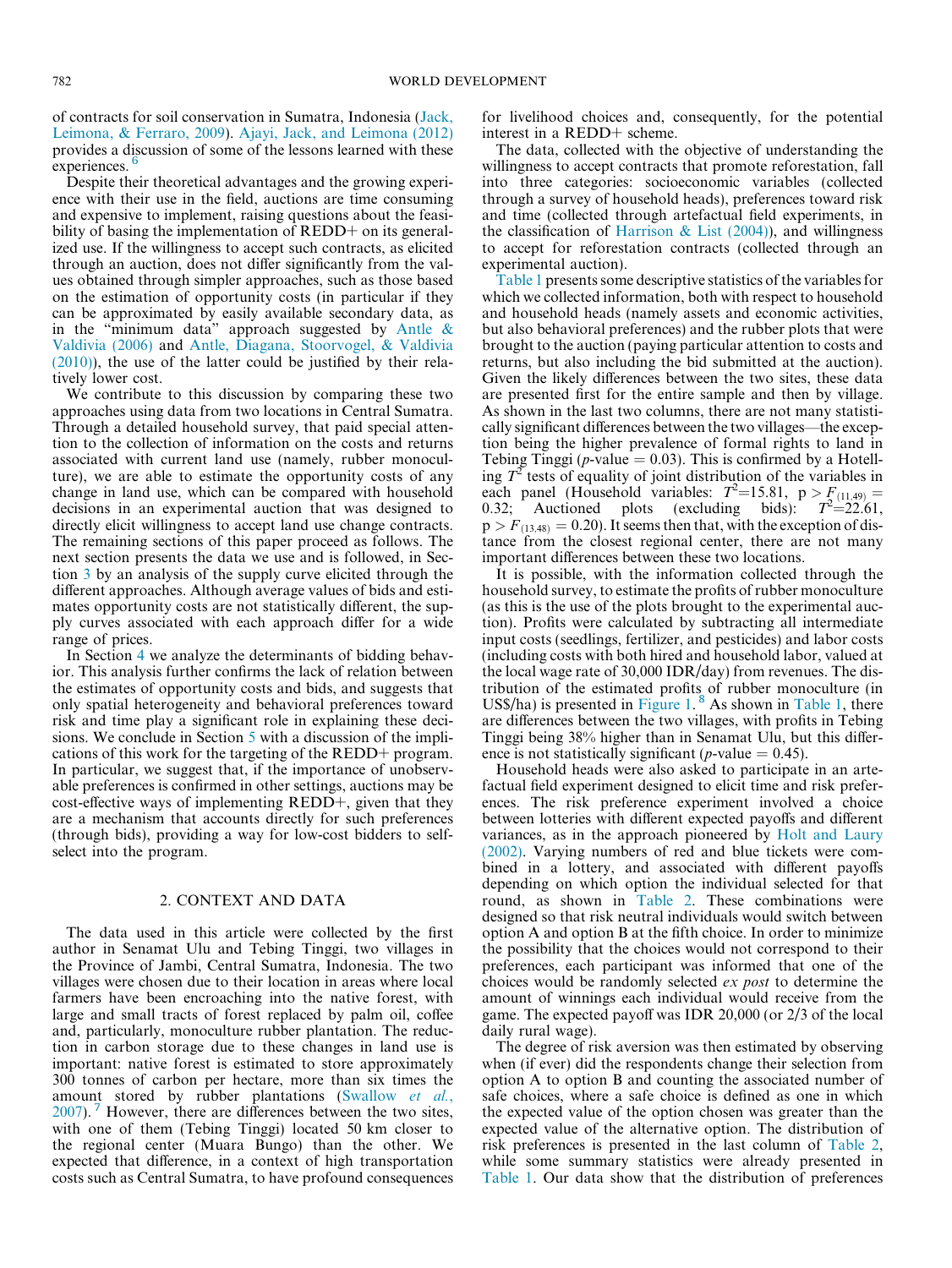<span id="page-2-0"></span>

| Variable                 | Description/Unit                                | All   |           | <b>SU</b>    |                | <b>TT</b> |           | $H_0$ : SU = TT |            |
|--------------------------|-------------------------------------------------|-------|-----------|--------------|----------------|-----------|-----------|-----------------|------------|
|                          |                                                 | Mean  | <b>SD</b> | Mean         | <b>SD</b>      | Mean      | <b>SD</b> | t               | $p$ -value |
| Household variables      |                                                 |       |           |              |                |           |           |                 |            |
| Tebing Tinggi            | $= 1$ if Tebing Tinggi, 0 otherwise             | 0.53  | 0.5       |              |                |           |           |                 |            |
| Time living in village   | years                                           | 28.02 | 17.76     | 32.07        | 17.75          | 24.45     | 17.24     | 1.71            | 0.09       |
| Household size           | Number of people living in household            | 4.90  | 1.66      | 5.03         | 1.68           | 5.06      | 1.64      | $-0.06$         | 0.95       |
| Age                      | Age of household head (years)                   | 44.99 | 14.65     | 46.9         | 13.39          | 43.58     | 16.34     | 0.88            | 0.38       |
| Education                | Education of household head (years)             | 7.38  | 4.16      | 7.31         | 4.49           | 7.61      | 3.99      | $-0.27$         | 0.79       |
| Assets                   | Value of assets owned (IDR 1000)                |       | 19602     | 10809        | 12487          | 12650     | 23205     | $-0.40$         | 0.69       |
| Livestock                | Livestock owned (in TLU)                        | 0.44  | 0.89      | 0.27         | 0.37           | 0.64      | 1.18      | $-1.71$         | 0.10       |
| Non farm job             | $= 1$ if individual has a non-farm job          | 0.07  | 0.26      | 0.03         | 0.19           | 0.09      | 0.29      | $-0.92$         | 0.36       |
| Non farm business        | $= 1$ if individual has a non-farm business     |       | 0.32      | 0.07         | 0.26           | 0.12      | 0.33      | $-0.70$         | 0.49       |
| Plots                    | Number of plots                                 |       | 1.25      | 2.17         | 1.61           | 1.55      | 1.25      | 1.70            | 0.10       |
| Risk                     | Number of safe choices                          | 5.03  | 2.50      | 4.57         | 2.32           | 5.42      | 2.63      | $-1.33$         | 0.19       |
| Discount rate            |                                                 | 0.77  | 0.33      | 0.79         | 0.32           | 0.75      | 0.34      | 0.48            | 0.63       |
| Auctioned plot variables |                                                 |       |           |              |                |           |           |                 |            |
| <b>Bid</b>               | Bid (IDR 1,000/ha)                              | 6384  | 8533      | 2199         | 2811           | 10061     | 10103     | $-4.05$         | 0.00       |
| Area of Plot             | Area of auction plot (Ha)                       | 3.19  | 4.17      | 4.55         | 5.72           | 2.39      | 2.09      | 1.92            | 0.06       |
| No Document              | $= 1$ household has no legal proof of ownership | 0.78  | 0.42      | 0.90         | 0.31           | 0.67      | 0.48      | 2.27            | 0.03       |
| Revenue                  | Total revenue (IDR 1000)                        |       | 21619     | 19229        | 20799          | 18528     | 23734     | 0.12            | 0.90       |
| Household labor          | Number of days of household labor               | 24.42 | 59.86     | 22.21        | 41.54          | 26.36     | 72.88     | $-0.28$         | 0.78       |
| Hired Labor              | Number of days of paid labor                    | 26.03 | 74.17     | 26.07        | 63.5           | 26        | 83.42     | 0.00            | 0.99       |
| Seedlings                | Value of seedlings (IDR 1000)                   | 1227  | 7650      | 443          | 1406           | 1916      | 10430     | $-0.80$         | 0.43       |
| Fertilizer               | Value of fertilizer (IDR 1000)                  | 6.74  | 35.65     | $\mathbf{0}$ | $\overline{0}$ | 12.67     | 48.42     | $-1.50$         | 0.14       |
| Pesticides               | Value of pesticides (IDR 1000)                  | 1.81  | 8.13      | $\mathbf{0}$ | $\mathbf{0}$   | 3.39      | 10.97     | $-1.78$         | 0.09       |
| Profit                   | Plot profits (IDR 1,000/ha)                     | 6995  | 11342     | 5823         | 6726           | 8024      | 14258     | $-0.75$         | 0.45       |
| Fertile                  | $=1$ if plot considered fertile                 | 0.06  | 0.25      | 0.07         | 0.26           | 0.06      | 0.24      | 0.13            | 0.90       |
| Average                  | $=$ 1 if plot considered average soil           | 0.69  | 0.46      | 0.69         | 0.47           | 0.70      | 0.47      | $-0.06$         | 0.95       |
| Flat                     | $= 1$ if plot is flat                           | 0.31  | 0.46      | 0.34         | 0.48           | 0.27      | 0.45      | 0.60            | 0.55       |
| Slight                   | $= 1$ if plot is low slope                      | 0.47  | 0.50      | 0.34         | 0.48           | 0.58      | 0.50      | $-1.84$         | 0.07       |
| Moderate                 | $= 1$ if plot is of moderate slope              | 0.18  | 0.39      | 0.21         | 0.41           | 0.15      | 0.36      | 0.56            | 0.58       |
|                          | $\boldsymbol{N}$                                | 62    |           | 29           |                | 33        |           |                 |            |

Table 1. Summary statistics.

 $SU =$  Senamat Ulu,  $TT =$  Tebing Tinggi.



Figure 1. Distribution of profits from rubber monoculture (all interviewees).

is more or less evenly spread between risk averse and risk preferring individuals with, respectively, 30% and 25% of the respondents in each group.

The other behavioral parameter about which we collected information was the rate of discount. The elicitation of the time preference was done through a game that involved the participants choosing between the option of a specified amount of money now and a different amount of money in the future. There were six such options that allowed for the elicitation of a time preference rate for each individual depending on which time period they became indifferent between the two values of money. The results shown in [Table 3](#page-3-0) indicate that around 80% of respondents hold a discount rate at or above 0.50.

Finally, household heads were invited to an experimental auction for a reforestation contract. After identifying each household head through an individual number, there was a brief introduction of the research team and the objectives of the auction. Participants were told that they would be bidding on reforestation contracts, whereby they would alter their land from its current use (rubber monoculture, the only use of the plots brought to auction), to a fruit-based agroforest system with which the respondents were familiar. The fruit-based agroforest system, once established, requires little in terms of labor and capital inputs, containing a variety of local fruit trees, in combination of natural forest growth. See [Swallow](#page-8-0) et al. [\(2007\)](#page-8-0) for a more complete description of this system.

The contracts were specified to last 10 years and the payments per hectare were to occur in equal yearly installments, the first of which would accrue upon completion of the land conversion. A budget constraint of 30 million Indonesian rupiah per year was announced and participants told that the contracts would be awarded to the lowest bidders (in terms of bid per hectare) who fell within the budget. The auction proceeded through several rounds of bidding (fixed a priori, but not revealed to the participants), with each round lasting 60 seconds. Participants were then encouraged to ask any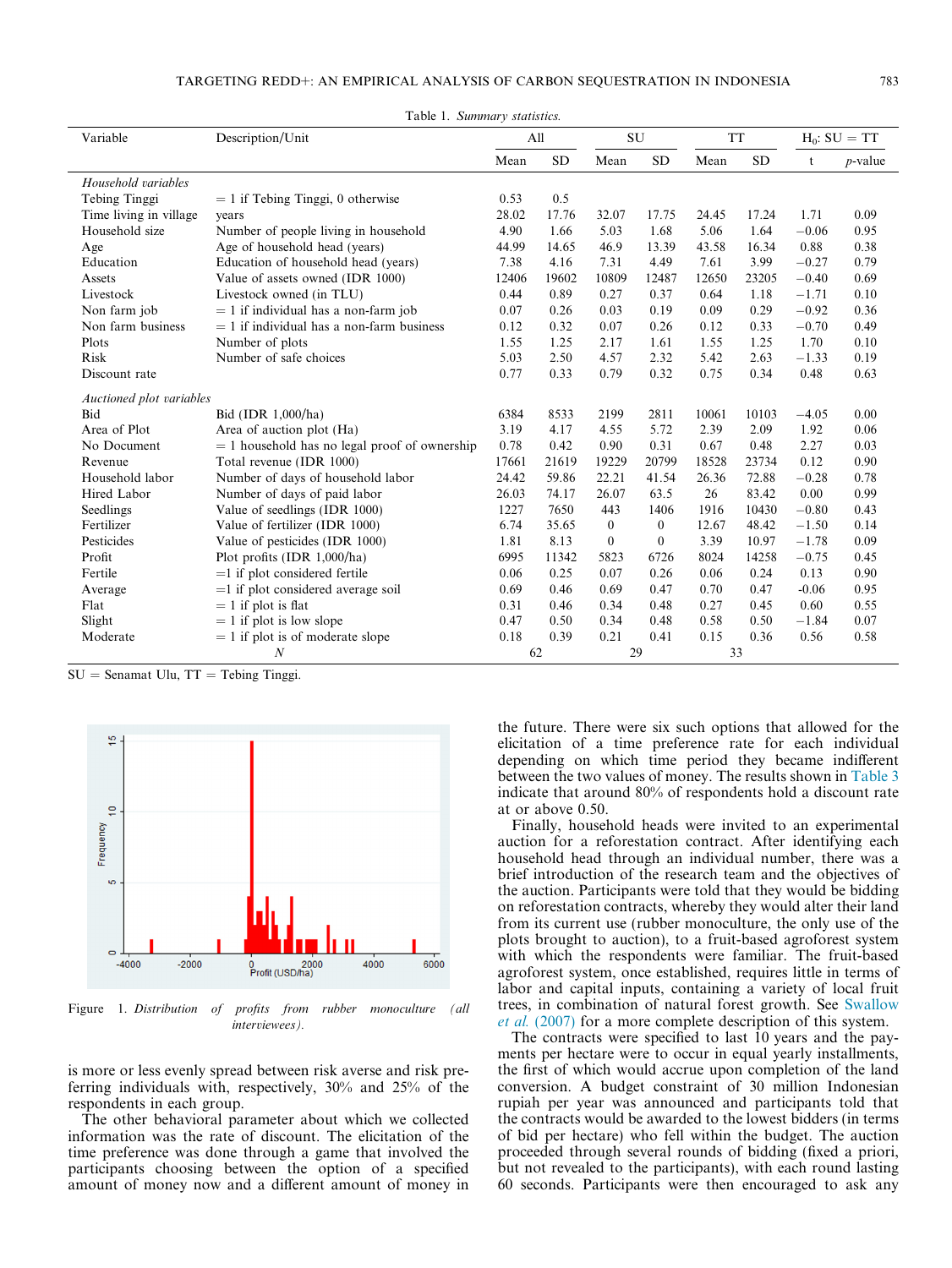### <span id="page-3-0"></span>784 WORLD DEVELOPMENT

Table 2. Risk preference experiment

| Choice |                        | Option A               | Option B               | $N(\%)$               |          |
|--------|------------------------|------------------------|------------------------|-----------------------|----------|
|        | Red                    | Blue                   | Red                    | Blue                  |          |
|        | $1/10$ of IDR 25,000   | $9/10$ of IDR 16,000   | $1/10$ of IDR $40.000$ | $9/10$ of IDR 5,000   | 6(9.8)   |
|        | $2/10$ of IDR $25,000$ | 8/10 of IDR 16,000     | $2/10$ of IDR 40,000   | $8/10$ of IDR 5.000   | 7(11.5)  |
|        | $3/10$ of IDR 25,000   | $7/10$ of IDR $16,000$ | $3/10$ of IDR 40,000   | $7/10$ of IDR $5,000$ | 3(4.9)   |
|        | $4/10$ of IDR 25,000   | $6/10$ of IDR $16,000$ | $4/10$ of IDR $40,000$ | $6/10$ of IDR 5.000   | 9(14.8)  |
|        | $5/10$ of IDR 25,000   | $5/10$ of IDR $16,000$ | $5/10$ of IDR $40,000$ | $5/10$ of IDR $5,000$ | 12(19.7) |
| 6      | $6/10$ of IDR 25,000   | $4/10$ of IDR $16,000$ | $6/10$ of IDR 40,000   | $4/10$ of IDR 5,000   | 7(11.5)  |
|        | $7/10$ of IDR 25,000   | 3/10 of IDR 16,000     | $7/10$ of IDR 40,000   | $3/10$ of IDR 5.000   | 5(8.2)   |
| 8      | $8/10$ of IDR 25,000   | $2/10$ of IDR $16,000$ | $8/10$ of IDR $40,000$ | $2/10$ of IDR 5,000   | 3(4.9)   |
|        | $9/10$ of IDR 25,000   | 1/10 of IDR 16,000     | 9/10 of IDR 40,000     | $1/10$ of IDR 5.000   | 9(14.8)  |

Note: Values in each choice (row) indicate the number of Red or Blue tickets and associated payoff. For example, in choice 1, Option A is a lottery formed by 1 Red ticket (that pays IDR 25,000) and 9 Blue tickets (that pay IDR 16,000) while Option B ia lottery formed by 1 Red ticket (that pays IDR 40,000) and 9 Blue tickets (each paying IDR 5,000). The last column presents the number of respondents that switched from Option A to Option B at each choice.

Table 3. Distribution of time preferences

| Discount rate | $N(\%)$   |
|---------------|-----------|
| 0.05          | 3(4.9)    |
| 0.10          | 1(1.6)    |
| 0.30          | 8(13.1)   |
| 0.50          | 8(13.1)   |
| 1.00          | 41 (67.2) |
|               | 61 (100)  |

questions, after which there would be no communication. After all questions were answered, they were encouraged to act as if in a real auction, in particular by keeping their own profits from rubber production in mind.

At the close of each round, all the bids were collected and recorded. The identification number of winners (those whose bids fell within the budget constraint) were then read aloud, allowing for participants to understand whether their bid fell within the finite budget constraint and, eventually, reassess their bid. <sup>9</sup> Each participant with bids that fell within the budget constraint was awarded a uniform price per hectare, determined as the price of the highest bid that fell within the finite budget. The distribution of the bids (in US\$/ha) is presented in Figure 2. This figure hides important differences across villages, that are made clearer in [Figure 3](#page-4-0): the values requested to convert from rubber to the agroforest system are much lower in Senamat Ulu, the village further away from the regional center (mean bid  $= 232$  US\$/ha) than in Tebing Tinggi (mean bid  $= 1064$  US\$/ha).

At the end of the auction we had information that would allow us to estimate the supply of carbon through reforestation, using two different approaches: the opportunity costs of rubber (estimated through the information collected in the household survey) and land users' willingness to accept reforestation contracts (revealed through their bidding decisions in the experimental auction). The next section explores the relation between these two approaches.

# 3. THE SUPPLY OF CARBON SEQUESTRATION: AUCTIONS, OPPORTUNITY COSTS, AND SPACE

The supply of carbon sequestration, as a function of the land brought into reforestation contracts in the auction, is graphically presented in [Figure 4.](#page-4-0) The additional carbon sequestered from this transformation was approximated by the difference in carbon content between the rubber plantation and the carbon content of the agroforest system, taken from



Figure 2. Distribution of bids (all interviewees).

[Swallow](#page-8-0) et al. (2007). <sup>10</sup> If we take US\$25 per tCO<sub>2</sub> as the reference price for  $CO<sub>2</sub>$ , the auction would have led to the seques-tration of approximately 13,000 tCO<sub>2</sub>.<sup>11</sup> [Figure 4](#page-4-0) also makes clear that most of this amount could be sequestered at much lower prices: for example, a price of US\$10 per  $tCO<sub>2</sub>$  would be enough to guarantee the supply of roughly 85% of the above amount (almost  $11,000$  t $\overline{CO_2}$ ).

Although the supply function represented in [Figure 4](#page-4-0) is an indication of the willingness to change land use, as promoted under the contracts being auctioned, it lacks the ability to explain what factors influence an individual's reserve price. Opportunity costs and spatial location are two obvious starting points for that discussion.

An opportunity cost analysis of carbon supply would assume that the amount that landowners' would request to reforest their land would equate to the difference  $\pi_r - \pi_{af}$ , where  $\pi_i$  stands for the profit of activity i and the subscript r stands for rubber and *af* stands for agroforestry. If the supply curve elicited through this analysis largely coincides with the one elicited through the auction then problems of asymmetric information are not particularly important, and the opportunity cost approach may provide a simpler approach to the definition of these contracts.<sup>12</sup>

Because the agroforestry system is not adopted in the auctioned plots, we are not able to obtain precise estimates of the returns and costs associated with this activity. If we do not include them in the analysis but assume that  $\pi_{af} \geq 0$  then  $\pi_r$  can be interpreted as an upper bound of the opportunity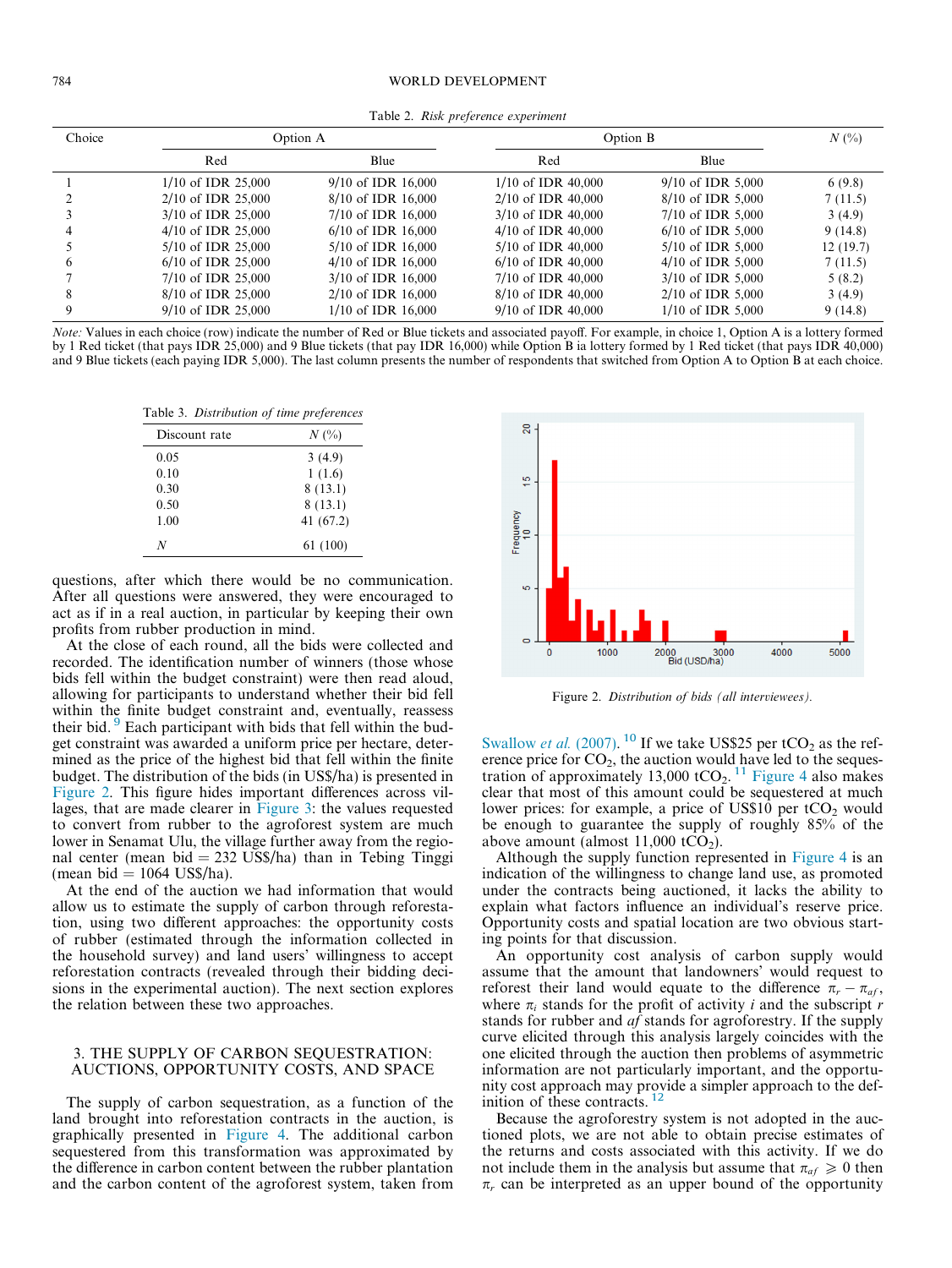<span id="page-4-0"></span>

Figure 3. Distribution of bids, per village.



Figure 4. The supply curve: auction.

costs associated with these contracts and conversion to agroforestry would require, at most, a payment equivalent to  $\pi_r$ .

The supply function estimated through this approach, which reflects the entire distribution of profits, is presented in Figure 5 and contrasted (for the subset of positive values of  $\pi_r$ ) with the results of the auction in Figure 6. The first conclusion is that, irrespective of the approach used to estimate it, our results confirm the potential of using forest for low-cost sequestration of  $CO<sub>2</sub>$ : substantial amounts of  $CO<sub>2</sub>$  can be sequestered at prices substantially below the reference price used in this discussion, even after accounting for the range of transaction costs presented in the literature. This conclusion mirrors the results of [Cacho, Marshall, and Milne \(2005\)](#page-8-0) who, after accounting for an exhaustive list of different types of transaction costs (search, negotiation, verification and certification, implementation, monitoring, enforcement, and insurance), suggest that, taken together, and in the context of smallholder carbon forest, such costs would not threaten the feasibility of these programs.<sup>14</sup>

The second conclusion is that although the two curves are quite similar at the reference price of 25 US\$/ $tCO<sub>2</sub>$ , the supply curve estimated under the assumption that prices would need to equate profits from rubber is consistently to the right of the supply curve elicited through the auction: at 10 US\$/ $tCO_2$ , for



Figure 5. The supply curve: opportunity costs.



Figure 6. The supply curve: contrasting auction and opportunity costs.

example, the opportunity cost approach suggests an amount of sequestered Carbon that is approximately 15% higher than the amount supplied through auctions. This difference increases for lower prices, reflecting the high frequency of very low values of profits (presented in [Figure 1](#page-2-0)). Summarizing, there seems to be little relation between our estimates of profits and the bids for contracts elicited through the experimental auction. This visual result is confirmed by a Pearson correlation coefficient between bids and rubber profits of  $-0.103$ , which is low, negative, and imprecisely estimated (bootstrapped standard error of 0.137, with an associated p-value of 0.451).

The other natural starting point for an analysis of what determines bidding decisions is spatial location. In [Figures 7](#page-5-0) [and 8](#page-5-0) we take a first step in the direction of analyzing the importance of location by disaggregating the supply curves by village. Several conclusions emerge. The first is that space does seem to make a difference: at  $25 \text{ US}$ \$/tCO<sub>2</sub>, we would be able to sequester approximately  $9,000$  tonnes of  $CO<sub>2</sub>$  in Senamat Ulu but only half of that amount in Tebing Tinggi, and these differences do not depend on how we estimate the supply curve of Carbon. The second is that there is no clear evidence of a systematic relation between profits and bids even after conditioning on spatial location. As above, the differ-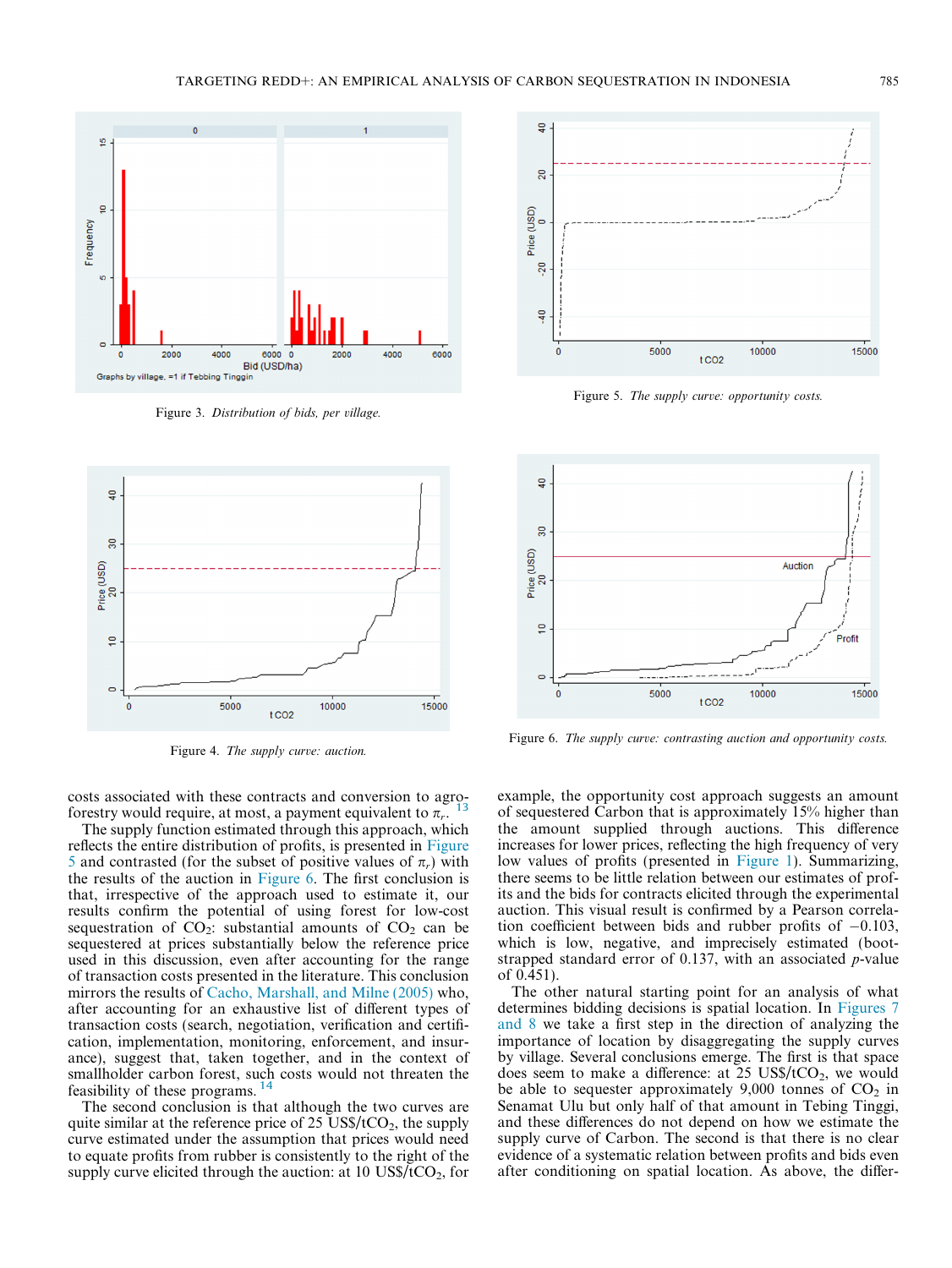<span id="page-5-0"></span>

Figure 7. The supply curve: contrasting auction and opportunity costs, Tebing Tinggi.



Figure 8. The supply curve: contrasting auction and opportunity costs, Senamat Ulu.

ences between the supply curves are confirmed by the Pearson correlation coefficients between bids and rubber profits (Senamat Ulu:  $\rho = 0.006$ , bootstrapped standard error = 0.163, *p*-value = 0.969; Tebing Tinggi:  $\rho = -0.191$ , bootstrapped standard error  $= 0.177$ , p-value  $= 0.280$ ).

This lack of relation matters for targeting of these type of programs, because profits (conditional on location) may be easy to approximate using secondary data [\(Antle &](#page-8-0) [Valdivia, 2006; Antle](#page-8-0) et al., 2010). However, if they do not provide a good approximation of the true willingness to accept for reforestation contracts, auctions such as the ones that we study may be the only feasible alternative to contract allocation. In the next section we explore the robustness of this conclusion using multivariate analysis.

### 4. EXPLAINING BIDDING DECISIONS

In order to explain the source of the differences between the two approaches, we estimated the relation between the value of the bid and several individual characteristics, including both the information usually collected through household surveys and the behavioral parameters elicited through the artefactual field experiments. The OLS estimates, with bootstrapped standard errors, are presented in [Table 4](#page-6-0).

The different specifications of the model explaining bidding decisions differ in the degree of observability of the explanatory variables, which can be used to target this program, from spatial location (easily observable and the only variable included in the first specification) to risk and time preferences (typically unobservable, and included in the last specification). Other variables (rubber profits, plot characteristics, and household characteristics) would be somewhat in between location and individual preferences in terms of how easily observable they are. The inclusion of profits from rubber monoculture among the explanatory variables is especially important, given our a priori hypothesis that opportunity costs would largely explain bids: if true, we would expect that this variable would be important (both in the economic and statistical sense) in explaining this decision.

Several conclusions emerge from these results. The first is that profits from rubber do not seem to be correlated with the values of the bids submitted in the experimental auction. This conclusion is robust to the inclusion of a variety of household and plot covariates for which we have information.

The second conclusion is that spatial location matters, an effect that has been identified in the literature (see, for example Gaveau et al.[, 2009; Wunscher, Engel, & Wunder, 2008](#page-8-0)): bids in Tibeng Tinggi (the village closer to the regional center) are substantially larger than in Senamat Ulu and its effect is remarkably stable across specifications. The third conclusion is that other easily observable covariates are not individually significant and, jointly, add very little to the explanation of bidding decisions: the adjusted  $R^2$  is 0.235 for the model presented in column 4, and 0.202 for the simpler model that only includes location as an explanatory variable (column 1).

Finally, preferences toward risk and time (included in the final specification) matter both in the economic and statistical sense: increases in risk aversion or impatience lead to lower bids. This effect is important: a two standard deviation in risk preferences leads to a reduction in bid that is equivalent to 70% of the increase in bid that is due to being located in Tebing Tinggi. In other words: if there is evidence that REDD should be implemented in this village, it seems important to identify who would be the lowest cost providers of reforestation contracts, but easily observable variables (such as land ownership) seem to provide little guidance regarding who such providers would be. Given that, conditional on location, only hard to observe variables seem to matter in determining how much to pay, only mechanisms that allow for their revelation in an incentive compatible way (such as the auctions studied here) would be able to provide such guidance.  $^{16}$ 

There are two potential explanations for this effect. The first is that this simply reflects omitted variables (such as poverty status). This explanation seems hard to accept given that we already control for a wide range of socioeconomic characteristics, including wealth and education. The alternative explanation is that such preferences do matter independently and that they can be rationally linked with lower bids. For example, given the structure of the contracts, and the schedule of the first payment immediately after the conversion, it makes sense that bidders would prefer the land use contract to other investments with a longer time horizon such as rubber. Similarly, a certain payment (such as the one offered by the proposed contracts) is more attractive than a risky one (such as the current land use) for risk-averse bidders, driving the observed result that the higher the levels of risk-aversion the lower the value of the bids.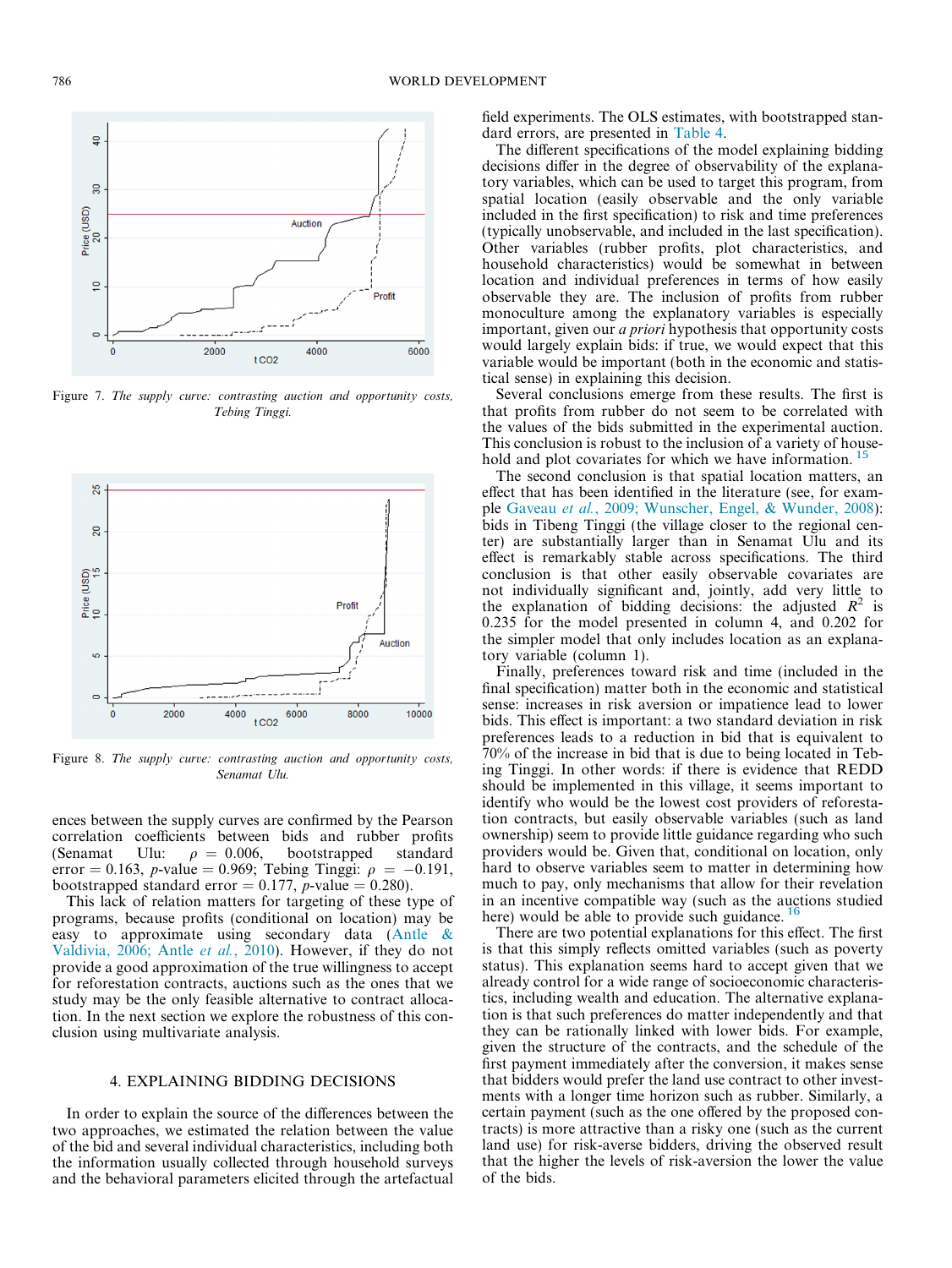<span id="page-6-0"></span>

|                         |            | $\overline{ }$ |            |            |                       |
|-------------------------|------------|----------------|------------|------------|-----------------------|
| Variables               | (1)        | (2)            | (3)        | (4)        | (5)                   |
| Tibeng Tinggi           | $7,863***$ | $8,111***$     | $7,710***$ | $7,211***$ | $8,201***$            |
|                         | (1, 838)   | (1,984)        | (2,216)    | (2, 519)   | (3,069)               |
| Profit $(1,000$ IDR/ha) |            | $-0.113$       | $-0.127$   | $-0.130$   | $-0.040$              |
|                         |            | (0.129)        | (0.133)    | (0.131)    | (0.114)               |
| No document             |            |                | $-550$     | $-1,547$   | $-1,031$              |
|                         |            |                | (2,638)    | (2,803)    | (2,785)               |
| Fertile                 |            |                | 4,741      | 5,085      | 8,694                 |
|                         |            |                | (5,990)    | (6,826)    | (7,292)               |
| Average soil            |            |                | $-3,265$   | $-3,710$   | $-1,809$              |
|                         |            |                | (3,228)    | (4,636)    | (3,990)               |
| Flat                    |            |                | 2,094      | 2,852      | 6,306                 |
|                         |            |                | (2,921)    | (4,790)    | (5,212)               |
| Slight                  |            |                | 2,785      | 3,101      | 4,824                 |
|                         |            |                | (3, 552)   | (5,309)    | (5,699)               |
| Moderate                |            |                | 2,202      | 3,604      | 7,819                 |
|                         |            |                | (3,239)    | (4,887)    | (5,600)               |
| Years living in village |            |                |            | 109        | $167***$              |
|                         |            |                |            | (74)       | (83)                  |
| Education               |            |                |            | 60         | 106                   |
|                         |            |                |            | (324)      | (294)                 |
| Non farm Job            |            |                |            | $-4,561$   | $-4,301$              |
|                         |            |                |            | (6,915)    | (6,602)               |
| Non farm business       |            |                |            | 1,409      | 3,196                 |
|                         |            |                |            | (6, 649)   | (5, 877)              |
| Number of plots         |            |                |            | 47         | $-653$                |
|                         |            |                |            | (1, 351)   | (993)                 |
| Livestock, in TLUs      |            |                |            | 2,238      | 1,902                 |
|                         |            |                |            | (2, 152)   | (1,973)               |
| Land                    |            |                |            | $-113$     | 12                    |
|                         |            |                |            | (253)      | (186)                 |
| Discount rate           |            |                |            |            | $-7,671$ *            |
|                         |            |                |            |            | (4,185)               |
| Risk aversion           |            |                |            |            | $-1,137$ <sup>*</sup> |
|                         |            |                |            |            | (600)                 |
|                         |            |                |            |            |                       |
| Observations            | 62         | 62             | 62         | 62         | 61                    |
| Adjusted $R^2$          | 0.202      | 0.227          | 0.241      | 0.235      | 0.348                 |
| $H_{0: X} = 0$          |            |                |            |            |                       |
| $\chi^2$ (d.f.)         |            |                | 4.45(7)    | 7.73(14)   | 13.63(16)             |
| $p$ -value              | L.         |                | 0.720      | 0.903      | 0.626                 |
|                         |            |                |            |            |                       |

Table 4. Explaining auction bids

Dependent variable: bid (US\$/ha). Bootstrapped standard errors in parentheses. The vector  $X$  includes all variables with the exception of Tebing Tinggi. A constant is included but not reported.

\*\*\* p < 0.01.<br>
\*\* p < 0.05.<br>
\* p < 0.10.

These results, if generalized, carry important implications for the definition of contracts that underly REDD+. Taken together, they reinforce the importance of geographical targeting but also suggest that other variables do not provide much information that may guide the targeting of this program at a lower level of aggregation.

# 5. CONCLUSION: OPPORTUNITIES, AND CHALLENGES TO THE IMPLEMENTATION OF REDD+

Reducing Emissions from Deforestation and Degradation (REDD+) continues to be one of the few internationally agreed alternatives for reducing global greenhouse gas emissions. This paper uses primary data collected in two villages in Sumatra, Indonesia, to compare two approaches to estimate the supply of carbon sequestration through reforestation contracts: a reverse, second-price experimental auction and estimates of opportunity costs obtained from a detailed household survey. The two sites are statistically identical in terms of household and plot characteristics that may determine their willingness to accept carbon sequestration contracts (including estimates of profits from rubber, the only use of the plots brought to auction), but one of them is much closer to the main urban center in the region.

The analysis identified three aspects that seem important when considering the implementation of REDD+. Firstly, and as revealed by the supply curve of carbon, reforestation contracts seem clearly feasible given what is usually assumed about market prices for carbon and what is known about transaction costs associated with these types of contracts. However, we must also notice one important limitation of the analysis presented here. When estimating the supply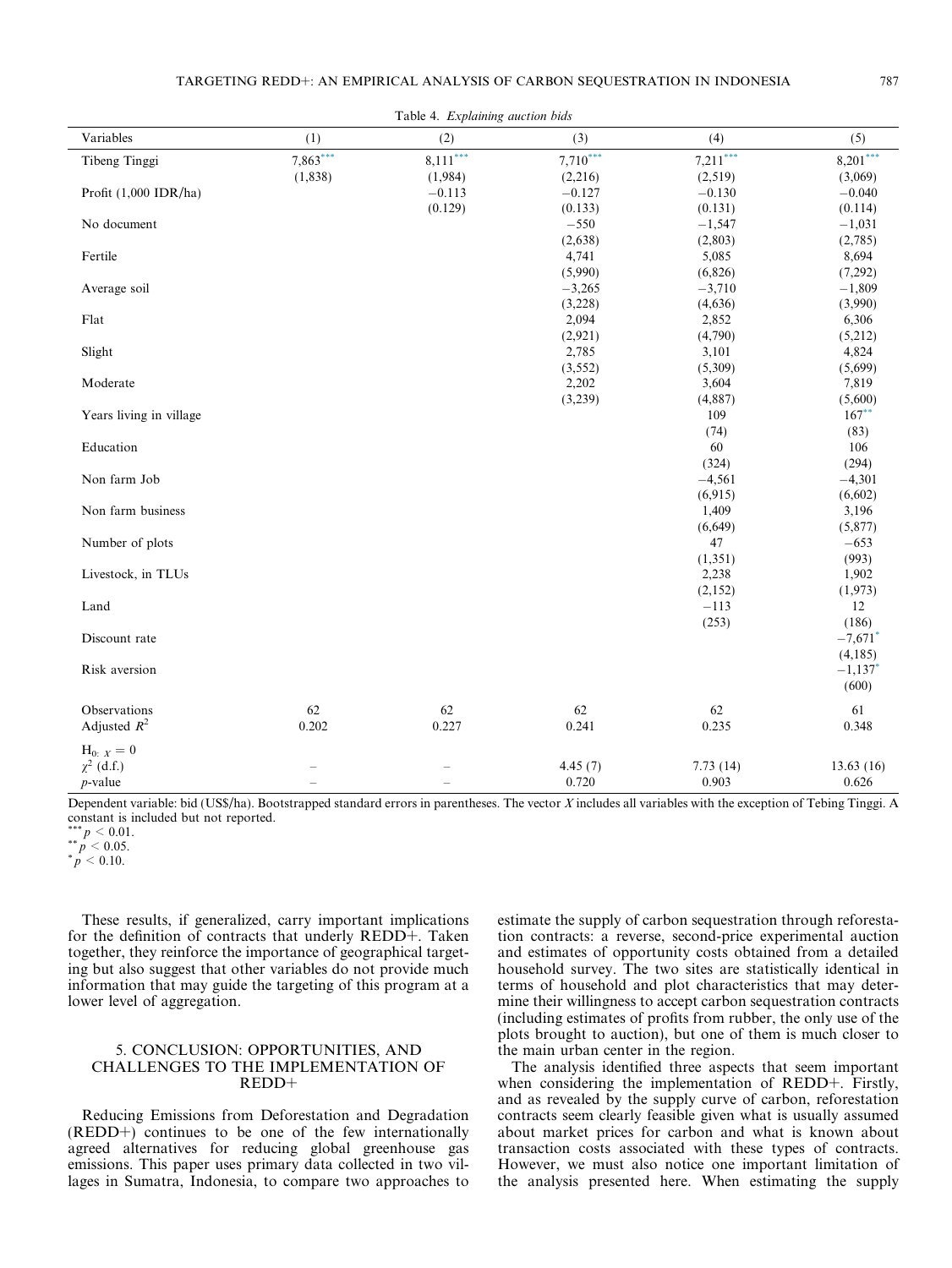curve, we disregarded the time lag in the supply of carbon sequestration. The consideration of that aspect of supply necessarily matters for the definition of contracts underlying REDD+, even if it does not have a direct bearing on our comparison of the two approaches to the estimation of how much to pay for carbon.

Secondly, the analysis of the determinants of the bids submitted highlighted that spatial location and individual preferences (namely time preferences and risk aversion) were major determinants of such values while measures of opportunity costs were not. This result, if confirmed more widely, suggests that it may be difficult to target this program at household level, given that there does not seem to exist any easily observable covariate that identifies low-cost providers of land for reforestation (other than location). In addition, and because only typically unobservable variables (such as individual preferences toward risk and time) matter when explaining bids, our results suggest that ways of generalizing the use of auctions to allocate such contracts may be an important way to reduce the costs of implementing this type of program.

Finally, these results may matter for REDD+ even if afforestation and reforestation activities are not included in the program, given the equivalence between opportunity costs of avoided deforestation and of afforestation/reforestation. However, determining the existence of a similar lack of relation between auction bids and opportunity costs in the case of forest conservation contracts is potentially much more complicated, given the lack of private property rights in much of the forest area in developing countries. Such absence (and the potential importance of local communities) not only complicates the definition of the potential bidder but also brings to the forefront the possibility that criteria such as fairness or distributional concerns may matter when deciding the value of the willingness to accept.<sup>17</sup> Given the potential impacts on both forest conservation, climate change mitigation, and poverty alleviation, this seems a particularly important area of future research.

# **NOTES**

1. Afforestation refers to the conversion of land that has not recently or ever been classified as a forest into a forested area. Reforestation refers to the conversion of a previously cleared forest back to forest use.

2. This interest reflects the recognition of the potential of afforestation and reforestation to contribute to carbon sequestration [\(Zomer, Trabucco,](#page-9-0) [Bossio, & Verchot, 2008; Richards & Stokes, 2004](#page-9-0)). Simultaneously, there has been little demand for carbon credits generated through these type of projects in the initiative that already allows for them, the Clean Development Mechanism. This lack of uptake likely reflects both the transaction costs of CDM projects and the lack of demand for temporary carbon sequestration in existing carbon markets.

3. For a discussion of the potential impact of REDD+ on forest governance under ill-defined property rights see [Phelps, Webb, and](#page-8-0) [Agrawal \(2010\).](#page-8-0)

4. This is not to argue that asymmetric information and incomplete markets are the only problems in implementing REDD+. See [Agrawal,](#page-8-0) [Nepstad, and Chhatre \(2011\), Jack, Kousky, and Sims \(2008\) and Bulte,](#page-8-0) [Lipper, Stringer, and Zilberman \(2008\)](#page-8-0) for a discussion of other problems with the implementation of Payments for Environmental Services and/or REDD+.

5. The opportunity costs of avoided deforestation that have received much attention (including [Stern, 2006; Eliasch, 2008, mentioned above\)](#page-8-0), and the opportunity costs of afforestation and reforestation (for example, those presented in [Swallow](#page-8-0) et al., 2007) should coincide if we disregard forest clearing costs (not present in a afforestation/reforestation project) and the time that it takes for the forest to grow and carbon to be sequestered.

6. See, in particular, section 4, pages 1220–1222. There is also a large body of work that discusses the use of auctions in the implementation of payments for environmental services in developed countries (see, for example, [Stoneham, Chaudhri, Ha, & Strappazzon, 2003; Claasen,](#page-8-0) [Cattaneo, & Johansson, 2008\)](#page-8-0).

7. One figure easily illustrates the scale and the importance of this process of land change. In the neighboring Riau Province, the estimated mean annual  $CO<sub>2</sub>$  release between the years of 1990–2007, due to deforestation, was estimated at 0.22 Gt  $CO<sub>2</sub>$ , the equivalent to 58% of Australia's estimated annual  $CO<sub>2</sub>$  emissions (Uryu et al.[, 2008\)](#page-8-0)

8. The exchange rate at the time of fieldwork was US\$1 = IDR 9450.

9. See [Jack \(2009\)](#page-8-0) on the importance of learning in this type of experiments

10. It is important to notice that, when representing the supply curve in terms of  $tCO<sub>2</sub>$  (as in [Figure 4](#page-4-0) and following ones) we are assuming the carbon content of a mature forest and a mature rubber plantation. Hence, the values represented here neglect the time lag between conversion to agroforestry and forest maturity, during which the supply of carbon sequestration services would necessarily be smaller. However, it is important to notice that this assumption does not have any implications for the question we address in this paper, that is, whether the two approaches to the estimation of how much to pay for reforestation contracts lead to equivalent supply curves.

11. The values of US\$25 per  $tCO<sub>2</sub>$  adopted as the reference value in this discussion corresponds to the recent estimates of the net present value of expected global benefits per reduced  $tCO<sub>2</sub>$  presented in [Interagency](#page-8-0) [Working Group on Social Costs of Carbon \(2009\).](#page-8-0)

12. There may be other considerations besides implementation costs when deciding between ways of allocating payments for environmental services, including carbon sequestration. [Jindal, Kerr, Ferraro, and](#page-8-0) [Swallow \(2011\)](#page-8-0) suggests that auctions are socially more easily accepted of allocating reforestation contracts under a budget constraint because they are perceived to be fairer, while [Jack \(2013\)](#page-8-0) presents evidence of higher compliance rate when contracts are allocated through an auction compared with a fixed "take-it-or-leave-it" offer. For a discussion of the effect of different designs, in terms of reduction of emissions and program budget, see Busch et al. [\(2012\).](#page-8-0)

13. Although a comparison with the opportunity costs of land use change in other settings is beyond the scope of this paper, we note that the values that we present are similar to the ones presented in [Swallow](#page-8-0) et al. [\(2007\)](#page-8-0) for the entire province of Jambi.

14. Several studies estimate such costs to be in the range  $\text{US}\$4-5/\text{tCO}_2$ , although there is still substantial variability around this value. [Kindermann](#page-8-0) et al. (2008) estimated around  $$6/tCO<sub>2</sub>$ , [Antinori and](#page-8-0) [Sathaye \(2007\)](#page-8-0) estimated around  $$5/tCO<sub>2</sub>$  and [Grieg-Gran, Noel, and](#page-8-0) [Porras \(2005\)](#page-8-0) uses \$4–\$15/ha/year based on PES programs in place in Costa Rica, Mexico, and Ecuador.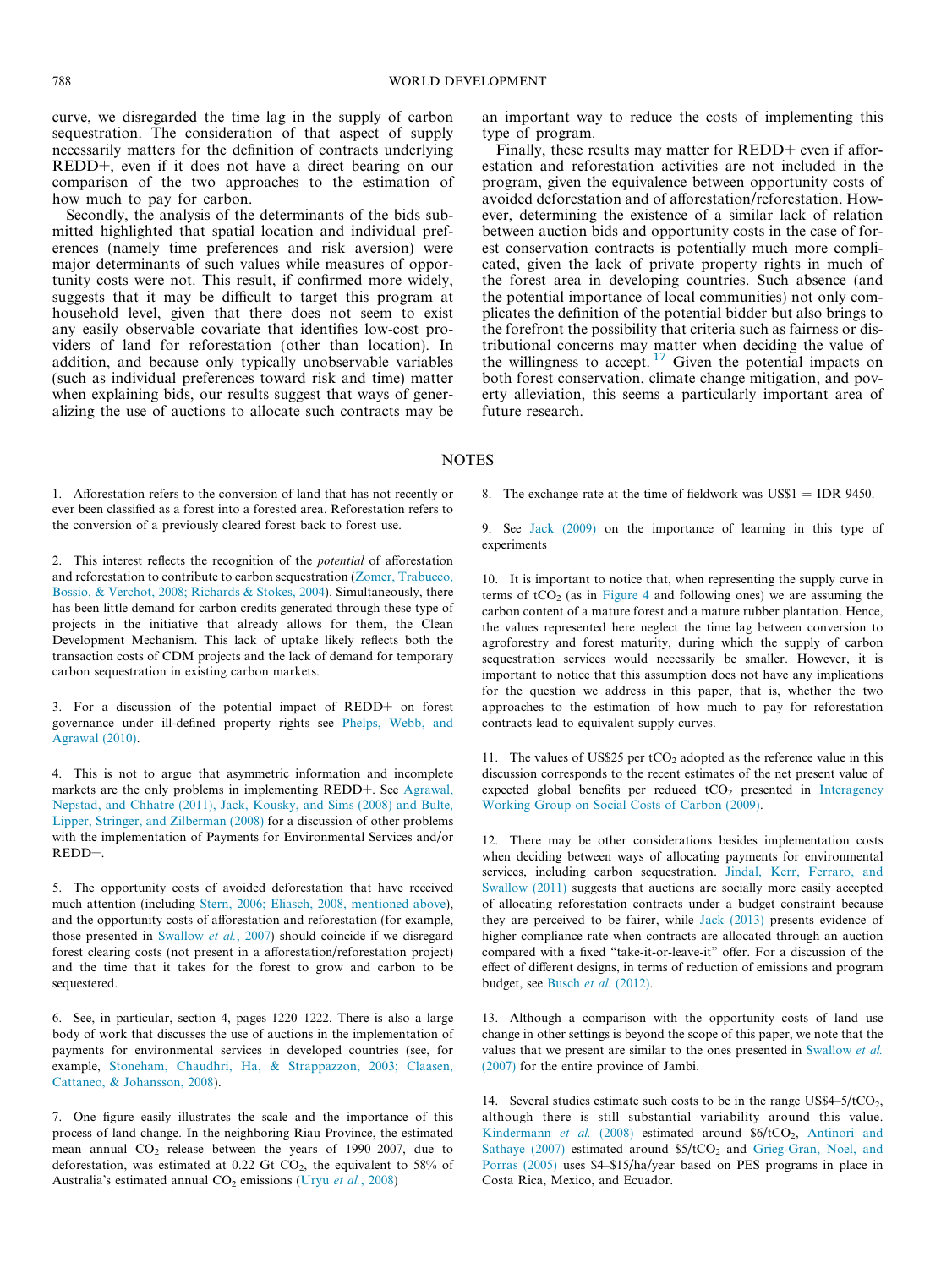<span id="page-8-0"></span>15. In the bottom panel of [Table 4,](#page-6-0) we present the results of the test of joint significance of profits and other covariates, with the exception of location. We can never reject the null hypothesis that the effect of these variables is jointly equal to 0 at the usual levels of statistical significance. This result confirms that the lack of importance of profits in models  $(3)$ – $(5)$ can not be due to possible multicollinearity between profits and the additional covariates included in models.

16. It is important to notice that the estimates of the effect of other covariates do not change, either in statistical significance or in magnitude, suggesting that artefactual field experiments add information that goes beyond what can be accounted through correlates of such preferences (such as wealth, as measured by ownership of land or livestock, for example) that are usually collected in household surveys.

17. See, for example, the related discussion in Noordwijk (2010).

# REFERENCES

- [Agrawal, A., Nepstad, D., & Chhatre, A. \(2011\). Reducing emissions from](http://refhub.elsevier.com/S0305-750X(14)00215-0/h0005) [deforestation and forest degradation.](http://refhub.elsevier.com/S0305-750X(14)00215-0/h0005) Annual Review of Environment [and Resources, 36](http://refhub.elsevier.com/S0305-750X(14)00215-0/h0005)[, 373–396](http://refhub.elsevier.com/S0305-750X(14)00215-0/h0005).
- [Ajayi, O. C., Jack, B. K., & Leimona, B. \(2012\). Auction design for the](http://refhub.elsevier.com/S0305-750X(14)00215-0/h0010) [provision of public goods in developing countries: Lessons from](http://refhub.elsevier.com/S0305-750X(14)00215-0/h0010) [payments for environmental services in Malawi and Indonesia.](http://refhub.elsevier.com/S0305-750X(14)00215-0/h0010) World [Development, 40](http://refhub.elsevier.com/S0305-750X(14)00215-0/h0010)[, 1213–1223](http://refhub.elsevier.com/S0305-750X(14)00215-0/h0010).
- Antinori, C., & Sathaye, J. (2007). Assessing transaction costs of projectbased greenhouse gas emissions trading. Unpublished.
- [Antle, J., Diagana, B., Stoorvogel, J., & Valdivia, R. \(2010\). Minimum](http://refhub.elsevier.com/S0305-750X(14)00215-0/h0020)[data analysis of ecosystem service supply in semi-subsistence agricul](http://refhub.elsevier.com/S0305-750X(14)00215-0/h0020)tural systems. [Australian Journal of Agricultural and Resource Eco](http://refhub.elsevier.com/S0305-750X(14)00215-0/h0020)[nomics, 54](http://refhub.elsevier.com/S0305-750X(14)00215-0/h0020)[, 601–617](http://refhub.elsevier.com/S0305-750X(14)00215-0/h0020).
- [Antle, J., & Valdivia, R. O. \(2006\). Modelling the supply of ecosystem](http://refhub.elsevier.com/S0305-750X(14)00215-0/h0025) [services from agriculture: a minimum-data approach.](http://refhub.elsevier.com/S0305-750X(14)00215-0/h0025) Australian [Journal of Agricultural and Resource Economics, 50](http://refhub.elsevier.com/S0305-750X(14)00215-0/h0025)[, 1–15.](http://refhub.elsevier.com/S0305-750X(14)00215-0/h0025)
- [Bulte, E., Lipper, L., Stringer, R., & Zilberman, D. \(2008\). Payments for](http://refhub.elsevier.com/S0305-750X(14)00215-0/h0030) [ecosystem services and poverty reduction: Concepts, issues, and](http://refhub.elsevier.com/S0305-750X(14)00215-0/h0030) empirical perspectives. [Environment and Development Economics, 13](http://refhub.elsevier.com/S0305-750X(14)00215-0/h0030)[,](http://refhub.elsevier.com/S0305-750X(14)00215-0/h0030) [245–254.](http://refhub.elsevier.com/S0305-750X(14)00215-0/h0030)
- [Busch, J., Lubowski, R. N., Godoy, F., Steininger, M., Yusuf, A. A.,](http://refhub.elsevier.com/S0305-750X(14)00215-0/h0035) Austin, K., et al. [\(2012\). Structuring economic incentives to reduce](http://refhub.elsevier.com/S0305-750X(14)00215-0/h0035) [emissions from deforestation within Indonesia.](http://refhub.elsevier.com/S0305-750X(14)00215-0/h0035) Proceeding of the [National Academy of Sciences of the United States of America, 109](http://refhub.elsevier.com/S0305-750X(14)00215-0/h0035)[,](http://refhub.elsevier.com/S0305-750X(14)00215-0/h0035) [1062–1067.](http://refhub.elsevier.com/S0305-750X(14)00215-0/h0035)
- [Cacho, O., Marshall, G., & Milne, M. \(2005\). Transaction and abatement](http://refhub.elsevier.com/S0305-750X(14)00215-0/h0040) [costs of carbon-sink projects in developing countries.](http://refhub.elsevier.com/S0305-750X(14)00215-0/h0040) Environment and [Development Economics, 10](http://refhub.elsevier.com/S0305-750X(14)00215-0/h0040)[, 597–614.](http://refhub.elsevier.com/S0305-750X(14)00215-0/h0040)
- [Claasen, R., Cattaneo, A., & Johansson, R. \(2008\). Cost-effective design](http://refhub.elsevier.com/S0305-750X(14)00215-0/h0045) [of agri-environmental payment programs: US experience in theory and](http://refhub.elsevier.com/S0305-750X(14)00215-0/h0045) practice. [Ecological Economics, 65](http://refhub.elsevier.com/S0305-750X(14)00215-0/h0045)[, 737–752.](http://refhub.elsevier.com/S0305-750X(14)00215-0/h0045)
- [Coady, D., Grosh, M., & Hoddinott, J. \(2004\). Targeting of transfers in](http://refhub.elsevier.com/S0305-750X(14)00215-0/h0050) [developing countries: Review of lessons and experiences. Washington,](http://refhub.elsevier.com/S0305-750X(14)00215-0/h0050) [DC: World Bank.](http://refhub.elsevier.com/S0305-750X(14)00215-0/h0050)
- [Corbera, E., Estrada, M., & Brown, K. \(2010\). Reducing greenhouse gas](http://refhub.elsevier.com/S0305-750X(14)00215-0/h0055) [emissions from deforestation and forest degradation in developing](http://refhub.elsevier.com/S0305-750X(14)00215-0/h0055) [countries: Revisiting the assumptions.](http://refhub.elsevier.com/S0305-750X(14)00215-0/h0055) Climatic Change, 100[, 355–388](http://refhub.elsevier.com/S0305-750X(14)00215-0/h0055).
- [Eliasch, J. \(2008\). Climate change: Financing global forests: The Eliasch](http://refhub.elsevier.com/S0305-750X(14)00215-0/h0060) [review. London: Earthscan](http://refhub.elsevier.com/S0305-750X(14)00215-0/h0060).
- [Ferraro, P. J. \(2008\). Asymmetric information and contract design for](http://refhub.elsevier.com/S0305-750X(14)00215-0/h0065) [payments for environmental services.](http://refhub.elsevier.com/S0305-750X(14)00215-0/h0065) Ecological Economics, 65[,](http://refhub.elsevier.com/S0305-750X(14)00215-0/h0065) [810–821.](http://refhub.elsevier.com/S0305-750X(14)00215-0/h0065)
- [Gaveau, D., Wich, S., Epting, J., Juhn, D., Kanninen, M., & Leader-](http://refhub.elsevier.com/S0305-750X(14)00215-0/h0070)[Williams, N. \(2009\). The future of forests and orangutans \(](http://refhub.elsevier.com/S0305-750X(14)00215-0/h0070)Pongo abelii[\) in Sumatra: predicting impacts of oil palm plantations, road](http://refhub.elsevier.com/S0305-750X(14)00215-0/h0070) [construction, and mechanisms for reducing carbon emissions from](http://refhub.elsevier.com/S0305-750X(14)00215-0/h0070) deforestation. [Environmental Research Letters, 4](http://refhub.elsevier.com/S0305-750X(14)00215-0/h0070)[, 034013.](http://refhub.elsevier.com/S0305-750X(14)00215-0/h0070)
- Gregersen, H., H. Lakany, A. Karsenty, & A. White. (2010). Does the opportunity cost approach indicate the real cost of REDD+? Rights and realities of paying for REDD+. Unpublished.
- [Grieg-Gran, M., Noel, S., & Porras, I. \(2005\). Lessons learned from](http://refhub.elsevier.com/S0305-750X(14)00215-0/h0080) [payments for environmental services. Green Water Credits Report 2.](http://refhub.elsevier.com/S0305-750X(14)00215-0/h0080) [ISRIC, Wageningen](http://refhub.elsevier.com/S0305-750X(14)00215-0/h0080).
- [Harrison, G., & List, J. \(2004\). Field experiments.](http://refhub.elsevier.com/S0305-750X(14)00215-0/h0085) Journal of Economic [Literature, 42](http://refhub.elsevier.com/S0305-750X(14)00215-0/h0085)[, 1009–1055](http://refhub.elsevier.com/S0305-750X(14)00215-0/h0085).
- [Holt, C. A., & Laury, S. K. \(2002\). Risk aversion and incentive effects.](http://refhub.elsevier.com/S0305-750X(14)00215-0/h0090) The [American Economic Review, 92](http://refhub.elsevier.com/S0305-750X(14)00215-0/h0090)[, 1644–1655.](http://refhub.elsevier.com/S0305-750X(14)00215-0/h0090)
- Interagency Working Group on Social Costs of Carbon. (2009). Social Cost of Carbon for Regulatory Impact Analysis under Executive Order 12866. Unpublished.
- Jack, B. K. (2009). Auctioning conservation contracts in Indonesia participant learning in multiple trial rounds. Unpublished.
- [Jack, B. K. \(2013\). Private information and the allocation of land use](http://refhub.elsevier.com/S0305-750X(14)00215-0/h0105) subsidies in Malawi. [American Economic Journal: Applied, 5](http://refhub.elsevier.com/S0305-750X(14)00215-0/h0105)[, 113–135](http://refhub.elsevier.com/S0305-750X(14)00215-0/h0105).
- [Jack, B. K., Kousky, C., & Sims, K. \(2008\). Designing payments for](http://refhub.elsevier.com/S0305-750X(14)00215-0/h0110) [ecosystem services: Lessons from previous experience with incentive-](http://refhub.elsevier.com/S0305-750X(14)00215-0/h0110)based mechanisms. [Proceedings of the National Academy of Sciences of](http://refhub.elsevier.com/S0305-750X(14)00215-0/h0110) [the United States of America, 105](http://refhub.elsevier.com/S0305-750X(14)00215-0/h0110)[, 9465–9470.](http://refhub.elsevier.com/S0305-750X(14)00215-0/h0110)
- [Jack, K., Leimona, B., & Ferraro, P. J. \(2009\). A Revealed preference](http://refhub.elsevier.com/S0305-750X(14)00215-0/h0115) [approach to estimating supply curves for ecosystem services: Use of](http://refhub.elsevier.com/S0305-750X(14)00215-0/h0115) [auctions to set payments for soil erosion control in Indonesia.](http://refhub.elsevier.com/S0305-750X(14)00215-0/h0115) [Conservation Biology, 23](http://refhub.elsevier.com/S0305-750X(14)00215-0/h0115)[, 359–367](http://refhub.elsevier.com/S0305-750X(14)00215-0/h0115).
- Jindal, R., Kerr, J. M., Ferraro, P. J., & Swallow, B. M. (2011). Social dimensions of procurement auctions for environmental service contracts: Evaluating tradeoffs between cost-effectiveness and participation by the poor in rural Tanzania. Land Use Policy. [http://dx.doi.org/](http://dx.doi.org/10.1016/j.landusepol.2011.11.008) [10.1016/j.landusepol.2011.11.008](http://dx.doi.org/10.1016/j.landusepol.2011.11.008).
- [Kindermann, G., Obersteiner, M., Sohngen, B., Sathaye, J., Andrasko,](http://refhub.elsevier.com/S0305-750X(14)00215-0/h0125) K., Rametsteiner, E., et al. [\(2008\). Global cost estimates of reducing](http://refhub.elsevier.com/S0305-750X(14)00215-0/h0125) [carbon emissions through avoided deforestation.](http://refhub.elsevier.com/S0305-750X(14)00215-0/h0125) Proceedings of the [National Academy of Sciences, 105](http://refhub.elsevier.com/S0305-750X(14)00215-0/h0125)[, 10302–10307.](http://refhub.elsevier.com/S0305-750X(14)00215-0/h0125)
- [Lusk, J. L., & Shogren, J. \(2007\). Experimental auctions: Methods and](http://refhub.elsevier.com/S0305-750X(14)00215-0/h0130) [applications in economic and marketing research. Cambridge: Cam](http://refhub.elsevier.com/S0305-750X(14)00215-0/h0130)[bridge University Press.](http://refhub.elsevier.com/S0305-750X(14)00215-0/h0130)
- Noordwijk, M.V., & Leimona, B. (2010). Principles for fairness and efficiency in enhancing environmental services in Asia: Payments, compensation, or co-investment?
- Parker, C., Mitchell, A., M.M.T., & Mardas, N. (2009). The little REDD+ book: An updated guide to governmental and non-governmental proposals for reducing emissions from deforestation and degradation. Oxford: Global Canopy Programme.
- [Phelps, J., Webb, E. L., & Agrawal, A. \(2010\). Does REDD+ threaten to](http://refhub.elsevier.com/S0305-750X(14)00215-0/h0145) [recentralize forest governance?.](http://refhub.elsevier.com/S0305-750X(14)00215-0/h0145) Science, 328[, 312–313](http://refhub.elsevier.com/S0305-750X(14)00215-0/h0145).
- [Ravallion, M. \(2009\). How relevant is targeting to the success of an](http://refhub.elsevier.com/S0305-750X(14)00215-0/h0150) antipoverty program?. [The World Bank Research Observer, 24](http://refhub.elsevier.com/S0305-750X(14)00215-0/h0150)[,](http://refhub.elsevier.com/S0305-750X(14)00215-0/h0150) [205–231.](http://refhub.elsevier.com/S0305-750X(14)00215-0/h0150)
- [Richards, K., & Stokes, C. \(2004\). A review of forest carbon sequestration](http://refhub.elsevier.com/S0305-750X(14)00215-0/h0155) [cost studies: A dozen years of research.](http://refhub.elsevier.com/S0305-750X(14)00215-0/h0155) Climatic Change, 63[, 1–48](http://refhub.elsevier.com/S0305-750X(14)00215-0/h0155).
- [Salanie, B. \(1997\). The economics of contracts: A primer. Cambridge,](http://refhub.elsevier.com/S0305-750X(14)00215-0/h0160) [MA: The MIT Press](http://refhub.elsevier.com/S0305-750X(14)00215-0/h0160).
- [Stern, N. \(2006\). The economics of climate change: The Stern review.](http://refhub.elsevier.com/S0305-750X(14)00215-0/h0165) [Cambridge: Cambridge University Press](http://refhub.elsevier.com/S0305-750X(14)00215-0/h0165).
- [Stoneham, G., Chaudhri, V., Ha, A., & Strappazzon, L. \(2003\). Auctions](http://refhub.elsevier.com/S0305-750X(14)00215-0/h0170) [for conservation contracts: An empirical examination of Victoria's](http://refhub.elsevier.com/S0305-750X(14)00215-0/h0170) BushTender trial. [Australian Journal of Agricultural and Resource](http://refhub.elsevier.com/S0305-750X(14)00215-0/h0170) [Economics, 47](http://refhub.elsevier.com/S0305-750X(14)00215-0/h0170)[, 477–500](http://refhub.elsevier.com/S0305-750X(14)00215-0/h0170).
- Swallow, B., van Noordwijk, M., Dewi, S., Murdiyarso, D., White, D., Gockowski, J., et al. (2007). Opportunities for avoided deforestation with sustainable benefits. An Interim Report by the ASB Partnership for the Tropical Forest Margins. Unpublished.
- [The, B. D., & Ngoc, H. \(2008\). Payments for environmental services in](http://refhub.elsevier.com/S0305-750X(14)00215-0/h0180) [Vietnam: An empirical experiment in sustainable forest management.](http://refhub.elsevier.com/S0305-750X(14)00215-0/h0180) [ASEAN Economic Bulletin, 25](http://refhub.elsevier.com/S0305-750X(14)00215-0/h0180)[, 48–58.](http://refhub.elsevier.com/S0305-750X(14)00215-0/h0180)
- Uryu, Y., Mott, C., Foead, N., Yulianto, K., Budiman, A., & Setiabudi, et al., (2008). Deforestation, forest degradation, biodiversity loss and CO<sub>2</sub> emissions in Riau, Sumatra, Indonesia. Unpublished.
- [Vickrey, W. \(1961\). Counterspeculation, auctions, and competitive sealed](http://refhub.elsevier.com/S0305-750X(14)00215-0/h0190) tenders. [Journal of Finance, 16](http://refhub.elsevier.com/S0305-750X(14)00215-0/h0190)[, 8–37.](http://refhub.elsevier.com/S0305-750X(14)00215-0/h0190)
- White, D., & Minang, P. (2011). [Estimating the opportunity costs of](http://refhub.elsevier.com/S0305-750X(14)00215-0/h0195) [REDD+. A training manual](http://refhub.elsevier.com/S0305-750X(14)00215-0/h0195)[. Washington, DC: World Bank Institute](http://refhub.elsevier.com/S0305-750X(14)00215-0/h0195).